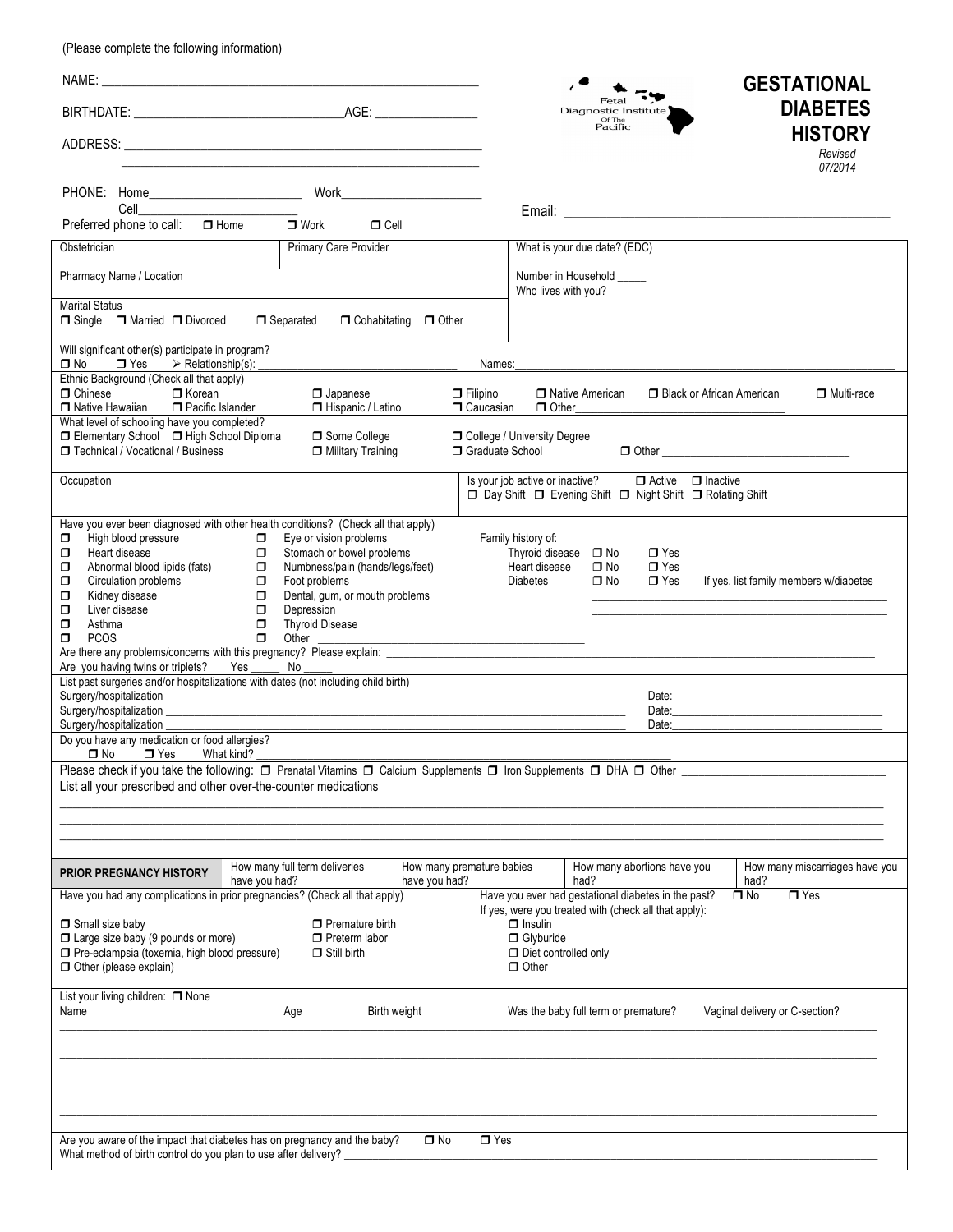| (Please fill-in name and birthdate) |  |  |
|-------------------------------------|--|--|
| NAME:                               |  |  |
|                                     |  |  |
| BIRTHDATE:                          |  |  |
|                                     |  |  |

 $\overline{\phantom{a}}$ 



## **NUTRITION AND LIFESTYLE HISTORY GDM** Page 2

| Do you have a meal plan for diabetes? $\Box$ No $\Box$ Yes<br>(Check all that apply)                                                                               |               | lf ves. what? | Do you do your own food shopping?<br>Do you cook your own meals?  |              | $\Box$ Yes<br>∩ No<br>$\blacksquare$ Yes<br>O No |
|--------------------------------------------------------------------------------------------------------------------------------------------------------------------|---------------|---------------|-------------------------------------------------------------------|--------------|--------------------------------------------------|
| $\Box$ Food pyramid/healthy choices<br>$\Box$ Calorie counting $\Box$ Exchange lists<br>$\Box$ Low carbohydrate $\Box$ Carbohydrate counting $\Box$ No added sugar |               |               | How often do you eat out?<br>$\Box$ Never<br>$\Box$ 2 to 4 x/week |              | $\Box$ Once/week<br>$\Box$ More than 4x/week     |
| $\Box$ Other                                                                                                                                                       |               |               |                                                                   | $\Box$ Other |                                                  |
| How often do you use this meal plan?                                                                                                                               | $\Box$ Never  | $\Box$ Seldom | Do you read and use nutrition food labels as a dietary quide?     |              |                                                  |
| □ Sometimes<br>$\Box$ Usually                                                                                                                                      | $\Box$ Always |               | $\Box$ Yes<br>No T                                                |              |                                                  |

Typical Day Schedule: Please fill in the times of your meals and snacks. Give an example of the type and amount of food and drink you have for meals and snacks.

|                                                                                                                                    | <b>TIME</b>                                                                                                                      |                                                                                        | TYPICAL MEALS - Example of 1 typical day and include amounts                                    |                     |  |  |
|------------------------------------------------------------------------------------------------------------------------------------|----------------------------------------------------------------------------------------------------------------------------------|----------------------------------------------------------------------------------------|-------------------------------------------------------------------------------------------------|---------------------|--|--|
| I get up at                                                                                                                        |                                                                                                                                  |                                                                                        |                                                                                                 |                     |  |  |
| <b>Breakfast</b>                                                                                                                   |                                                                                                                                  |                                                                                        |                                                                                                 |                     |  |  |
| Morning snack                                                                                                                      |                                                                                                                                  |                                                                                        |                                                                                                 |                     |  |  |
| Lunch                                                                                                                              |                                                                                                                                  |                                                                                        |                                                                                                 |                     |  |  |
| Afternoon snack                                                                                                                    |                                                                                                                                  |                                                                                        |                                                                                                 |                     |  |  |
| Dinner                                                                                                                             |                                                                                                                                  |                                                                                        |                                                                                                 |                     |  |  |
| Evening/bedtime snack                                                                                                              |                                                                                                                                  |                                                                                        |                                                                                                 |                     |  |  |
| I go to bed at                                                                                                                     |                                                                                                                                  |                                                                                        |                                                                                                 |                     |  |  |
| Do you exercise?<br>$\Box$ No<br>$\Box$ Other                                                                                      | $\Box$ Yes<br>$\Box$ Walking<br>$\Box$ Biking                                                                                    | If yes, what types?<br>$\Box$ Active jog<br>$\Box$ Swimming                            | $\Box$ Sports<br>$\Box$ Aerobic machine                                                         |                     |  |  |
| How many times per week do you exercise?<br>□ 0<br>$\Box$ 1 – 2                                                                    | $\Box$ 5 – 6<br>$\Box$ 3 – 4                                                                                                     | $\Box$ more than 6                                                                     | For how many minutes per time?<br>$\Box$ 0<br>$\Box$ 11 – 15<br>$\Box$ 1 – 10<br>$\Box$ 16 – 30 | $\Box$ more than 30 |  |  |
| Have you been advised by a physician to limit your exercise during pregnancy?<br>If yes, please explain<br>$\Box$ No<br>$\Box$ Yes |                                                                                                                                  |                                                                                        |                                                                                                 |                     |  |  |
|                                                                                                                                    |                                                                                                                                  | When not at work, how many hours a day are you inactive? (TV, computer, reading, etc.) |                                                                                                 |                     |  |  |
| What is your height?                                                                                                               |                                                                                                                                  | What was your weight before this pregnancy?                                            | Do you have a weight gain goal for pregnancy? $\Box$ No                                         | $\Box$ Yes          |  |  |
| What is your current weight?                                                                                                       |                                                                                                                                  |                                                                                        |                                                                                                 | pounds              |  |  |
| Did you lose weight during this pregnancy? $\Box$ No<br>$\Box$ Yes<br>Is weight gain a concern to you?<br>$\Box$ Yes<br>$\Box$ No  |                                                                                                                                  |                                                                                        |                                                                                                 |                     |  |  |
| Do you have any problems with nausea or vomiting? □ No<br>$\Box$ Yes                                                               |                                                                                                                                  |                                                                                        |                                                                                                 |                     |  |  |
| Do you have any other nutrition concerns? $\Box$ No                                                                                |                                                                                                                                  | $\Box$ Yes<br>If yes, please explain                                                   |                                                                                                 |                     |  |  |
| Do you use alcohol? □ No<br>$\Box$ Yes<br>If yes, typical amount and times per week                                                |                                                                                                                                  |                                                                                        |                                                                                                 |                     |  |  |
|                                                                                                                                    | Do you use tobacco? □ No<br>$\Box$ Yes<br>If yes, amount<br>Former tobacco user?<br>$\Box$ No<br>$\Box$ Yes<br>If yes, quit date |                                                                                        |                                                                                                 |                     |  |  |
| Do you use street drugs? □ No<br>$\Box$ Yes<br>If yes, type                                                                        |                                                                                                                                  |                                                                                        |                                                                                                 |                     |  |  |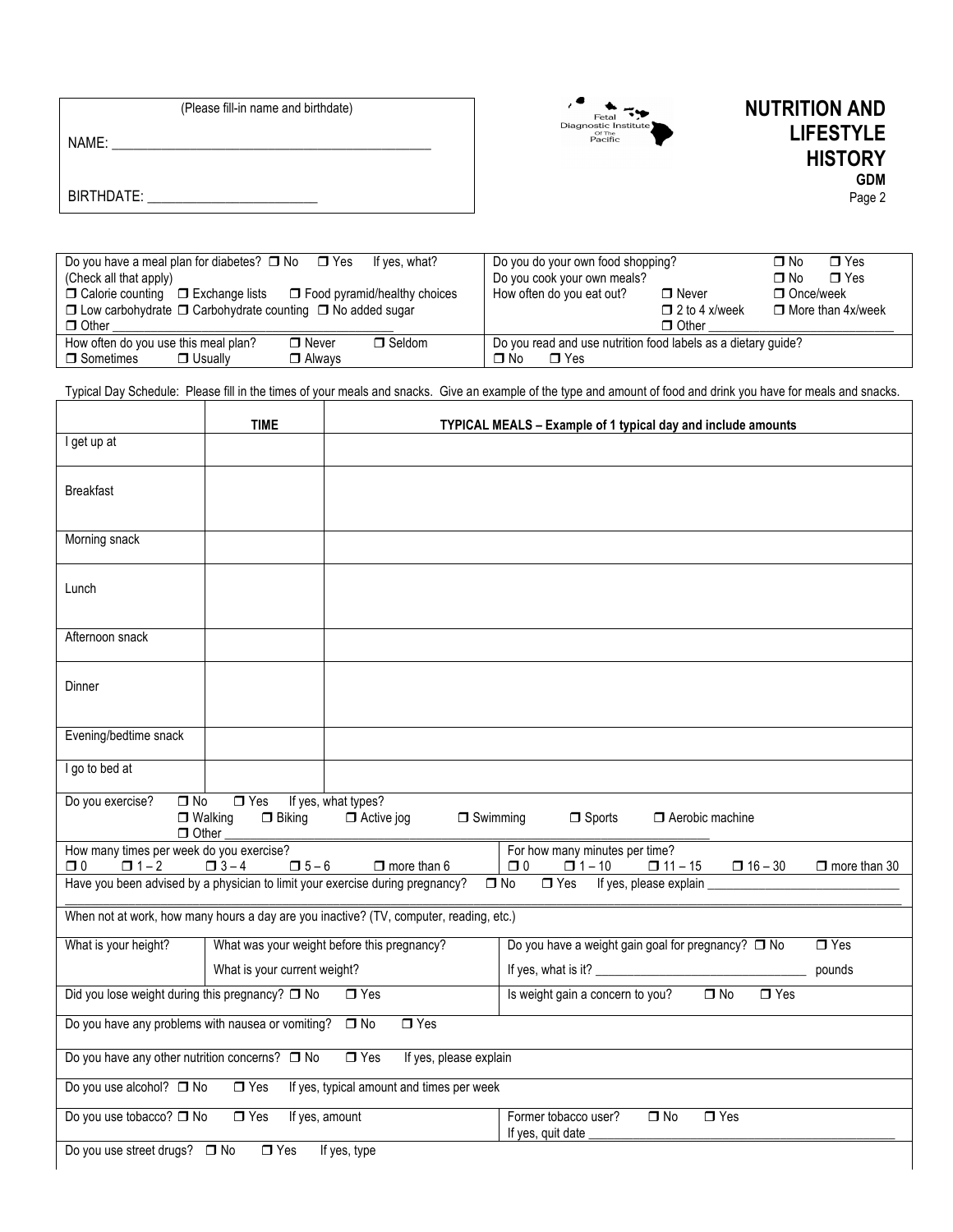| (Please fill-in name and birthdate) |  |  |  |  |  |
|-------------------------------------|--|--|--|--|--|
|-------------------------------------|--|--|--|--|--|

 $NAME:$ 

BIRTHDATE:



## **LIFESTYLE AND BEHAVIORAL ASSESSMENT GDM** Page 3

Check each of the items below that may apply to you.

- $\Box$  1. Do you have problems with sleeping which is not related to the discomforts of pregnancy? (such as insomnia, sleep apnea)
- $\Box$  2. Do you have a history of an eating disorder? (Such as anorexia, bulimia, binge eating)
- $\Box$  3. In the last 2 weeks, have you lost interest or pleasure in doing things?
- $\Box$  4. In the last 2 weeks, have you been feeling down, depressed, or hopeless?
- ! 5. Do you have problems with anxiety, nervousness, or stress that has affected your ability to accomplish your everyday tasks or relate to other people?
- $\Box$  6. Do you have problems in social, school, or work environments (such as decreased productivity, avoidance, withdrawal)?
- $\Box$  7. Do you have problems with relationships with other people (such as friends, people at school, people at work)?
- □ 8. Do you have problems within your family (such as conflict, marital conflict, issues concerning the baby's father, disciplining children)?
- $\Box$  9. Do you have problems with financial issues (such as healthcare insurance, support for the baby, paying for infant supplies)?
- □ 10. Do you have problems with certain kinds of inappropriate or undesirable behaviors (such as aggression, over-activity, repeating behaviors you don't want to repeat)?
- $\Box$  11. Do you have problems with addictive behavior (such as drug or alcohol abuse, gambling, workaholic behavior)?
- $\Box$  12. Did you want this pregnancy?
	- $\Box$  No  $\Box$  Yes
- $\Box$  13. Have you ever been involved in therapy with a counselor or psychologist?

| $\Box$ No<br>If yes, $\triangleright$ | $\Box$ Yes                                                                                                               |
|---------------------------------------|--------------------------------------------------------------------------------------------------------------------------|
|                                       |                                                                                                                          |
|                                       |                                                                                                                          |
|                                       | What was helpful?                                                                                                        |
|                                       |                                                                                                                          |
|                                       | What was not helpful? <u>example and the contract of the contract of the contract of the contract of the contract of</u> |

## **MOST IMPORTANT CONCERNS**

| What concerns you most about having gestational diabetes?                                           |               |                   |                              |                      |                |  |
|-----------------------------------------------------------------------------------------------------|---------------|-------------------|------------------------------|----------------------|----------------|--|
| Are there things that get in the way of your ability to manage your gestational diabetes?           |               |                   |                              |                      |                |  |
| My level of stress is:<br>$\Box$ Low<br>$\Box$ High<br>$\Box$ Moderate<br>How do you handle stress? |               |                   |                              |                      |                |  |
| From whom can you get support for managing your gestational diabetes? (Check all that apply)        |               |                   |                              |                      |                |  |
| $\Box$ No one                                                                                       | $\Box$ Family | $\Box$ Co-workers | $\Box$ Health care providers | $\Box$ Support group | $\Box$ Friends |  |
| $\Box$ Other:                                                                                       |               |                   |                              |                      |                |  |